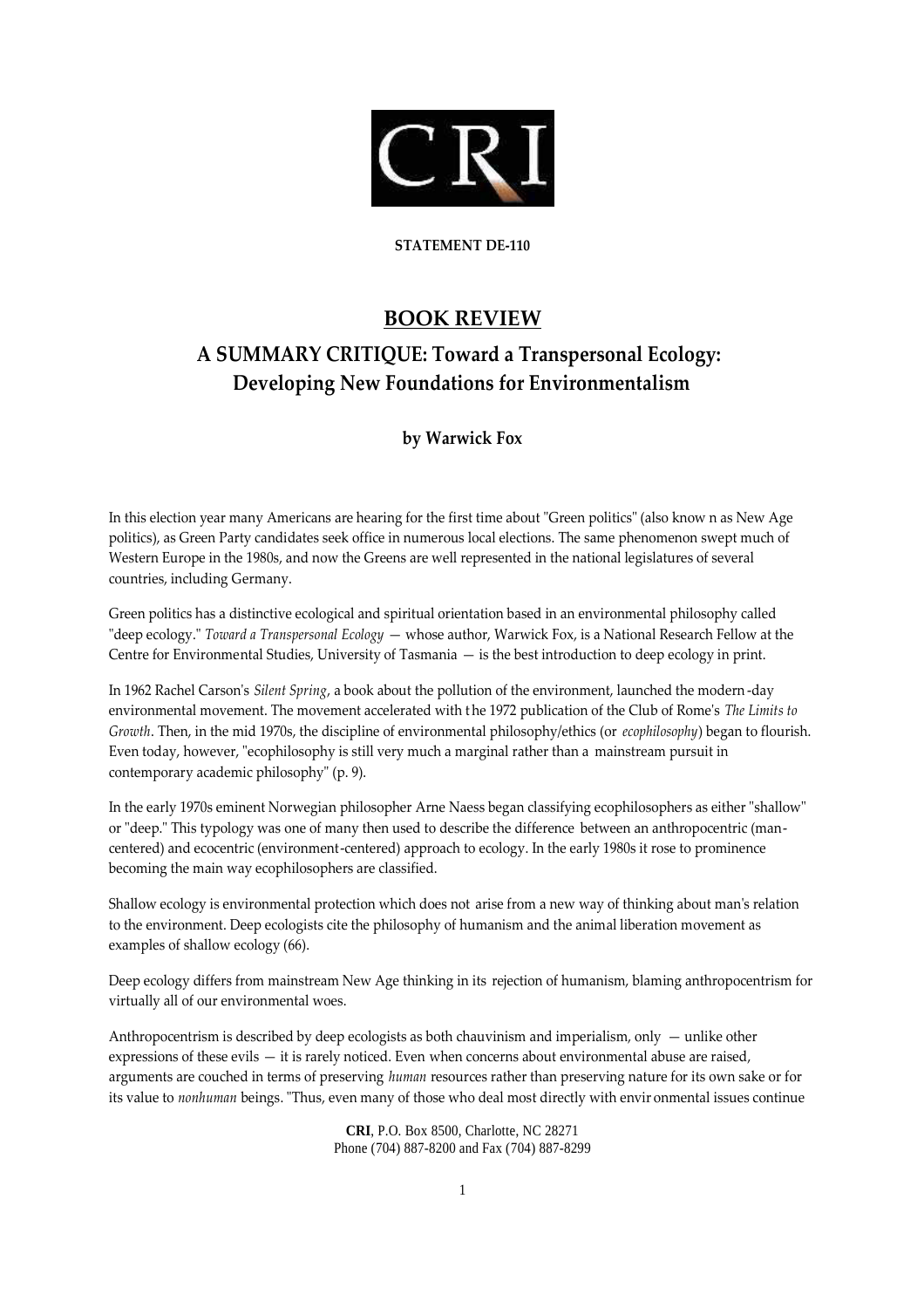to perpetuate, however unwittingly, the arrogant assumption that we humans are central to the cosmic drama; that, essentially, the world is made for us. John Seed...writes: 'The idea that humans are the crown of creation, the sourc e of all value, the measure of all things is deeply embedded in our culture and consciousness'" (11).

What about the biblical view that *God*, not *man*, is the source of all value? "From a nonanthropocentric perspective, personalistic kinds of theocentrism, such as the dominant form of Christianity where humans are made in the image of a god to whom they have a privileged personal relationship, are in any case simply anthropocentric *projections* upon the cosmos" (9).

The anthropocentric and ecocentric approaches have been classified as *instrumental* and *intrinsic* value theories, respectively. According to instrumental value theory, humans "are valuable in and of themselves but...the nonhuman world is valuable only insofar as it is of value *to* humans" (149). Thus, nature's value is *only* as a means or *instrument* to human ends. According to intrinsic value theory, at least some aspects or members of the nonhuman world are valuable in and of themselves.

Fox describes three instrumental value theory approaches: (1) *unrestrained exploitation and expansionism* values transforming nature without concern for depleting resources for future generations; (2) *resource conservation and development* also values transforming the nonhuman world, but recognizes the limitations of r esources; (3) *resource preservation* stresses the *instrumental* value of nature to humans if some of it is left untransformed.

The author then details five intrinsic value theory approaches: (1) *ethical sentientism* proposes that intrinsic value belongs to any creature possessing *sentience*: the capacity for sense perception; (2) *life-based ethics* holds that because all living entities (sentient or not) are continually engaged in self-regeneration, they should be considered ends in themselves and not mere means to ends; (3 and 4) *ecosystem ethics* and *ecosphere ethics* maintain that local ecosystems and the planetary ecosphere (sometimes called "Gaia") are in a sense living systems and thus have intrinsic value; (5) *cosmic purpose ethics* finds value in nonhuman entities by virtue of their being expressive of some *cosmic* interest (e.g., evolution or the nature or purposes of God).

Although deep ecology is aligned with the interests of intrinsic value theory approaches, there is much ambiguity and confusion over whether all ecocentric approaches should be classified as deep ecology. This is because the term has been used in three distinct and differing senses.

In his original and *formal* use of *deep* in deep ecology, Naess refers "to the idea that deep ecological vie ws, in contrast to shallow ecological views, are derived from *fundamental* valuations and hypotheses that are arrived at by a process of asking progressively deeper questions" (126). He prefers to reserve the term deep for "primarily the level of questioning, not the content of the answer" (102). Naess, Fox observes, makes the mistake of *assuming* that anyone who develops an ecophilosophy from fundamentals will arrive at an ecocentric view. But Fox demonstrates how a fundamentalist Christian or an evolutionist could derive a logically consistent anthropocentric environmental philosophy from their own fundamentals. Thus, Naess's formal sense of deep ecology cannot really be limited to the philosophical and popular expressions that are associated with that term.

As Naess applied his formal definition by developing his own personal deep ecology, the *philosophical* sense of the term was born. For Naess, *the* fundamental value is "Self-realization." Naess's greatest philosophical inspirations have been the Dutch philosopher Baruch Spinoza, the Indian political reformer Mahatma Gandhi, and Buddhist psychology. From the pantheist (i.e., believing God is all) Spinoza, Naess derived the idea that the driving force of creation is Self-realization or identification of the finite part with the infinite Whole (i.e., God). From Gandhi he concluded that this goal is best achieved through service of the world rather than abandonment of it. And from Buddhism he adopted a view of the self as process rather than substantial entity. Fox summarizes Naess's philosophical sense of deep ecology as follows: "Naess's fundamental...norm of 'Self -realization!' refers to the thisworldly realization of as expansive a sense of self as possible in a world in which selves and things -in-the-world are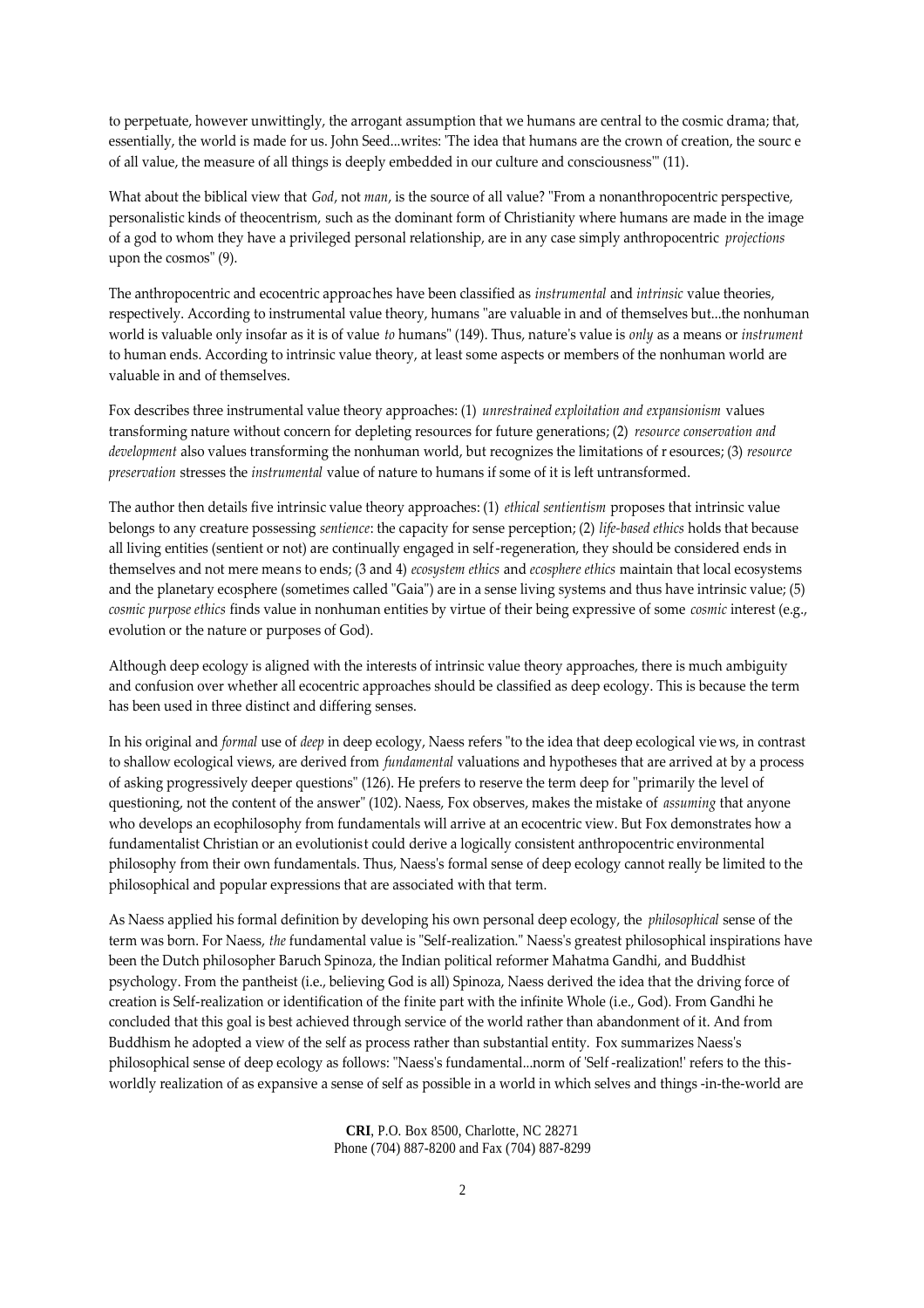conceived as processes" (113-14). Thus, serving the needs of the physical world (environmental action) can facilitate one's personal growth.

Naess's *popular* sense of deep ecology refers to the ecological views shared by those who (in his view) engage in deep (questioning) ecology. Naess and deep ecologist George Sessions developed an eight -point platform characterizing the basic principles of the movement. These stress the intrinsic value of all life on earth; the value of humans preserving the richness and diversity of life forms (the only exception would be in serving *vital* human needs); the environmental importance of decreasing human population; the need for radical change in policies affecting economic, ideological, and technological structures; and the importance of valuing life quality over increasingly higher standards of living.

To correct the ambiguity brought by these conflicting uses of deep ecology, Fox prefers the term *ecocentric ecology movement* for Naess's popular sense of deep ecology. People who hold these principles are not actually limited to Naess's movement but include all who take a nonanthropocentric approach to ecological issues. He also proposes a change of name for that sense of the term which he considers most significant — the philosophical: "Since this approach is one that involves the realization of a sense of self that extends beyond (or that is *trans***-**) one's egoic, biographical, or personal sense of self, the clearest, most accurate, and most informative term for this sens e of deep ecology is, in my view, *transpersonal ecology*" (197).

Those familiar with recent trends in psychology will recognize that Fox has employed a term used to describe a pantheistic or panentheistic (all is in God) offshoot of humanistic psychology: *transpersonal psychology*. Fox affirms that the above manner of defining *transpersonal* (i.e., "beyond" one's personal sense of self) is exactly the meaning the originators of transpersonal psychology (Abraham Maslow, Stanislav Graf, and Anthony Sutich) had in mind. He observes: "The fact that the term *transpersonal* derives from recent work in psychology is appropriate since Naess's philosophical sense of deep ecology obviously refers to a psychologically based approach to the question of our relationship with the rest of nature as opposed to an axiologically based (i.e., a value theory based) approach" (196).

Fox hinges his argument for a psychological, rather than value theory -based, approach to ecophilosophy on an acceptance of the tripartite model of the human self found in many schools of psychology (e.g., the *id, superego,* and *ego* in Freudian analysis). The author himself prefers the terms *desiring-impulsive self* (i.e., id), *normative-judgmental self* (i.e., superego), and *rationalizing-deciding self* (i.e., ego).

According to this model, the will of each individual is represented by the *rationalizing-deciding self*, who must continually arbitrate between the competing demands of the self-centered, irresponsible, unrealistic *desiring-impulsive self* and the idealistic, self-judging, at times also unrealistic *normative-judgmental self*. He argues that each of these selves fits one or more of the value theories described above: the *desiring-impulsive self* corresponds to the unrestrained exploitation and expansionism approach. The *rationalizing-deciding self* is expressed in the resource conservation and development and resource preservation approaches (i.e., they are seeking to find a compromise between ideals and desires). And the *normative-judgmental self* is found in all intrinsic value approaches.

The "bottom line" of Fox's analogy is this: despite their laudable goals, intrinsic value theory approaches are unrealistic. No one is all *normative-judgmental self*. The *desiring-impulsive self* will make its demands, the *rationalizingdeciding self* will find compromises between the two, and the environment will suffer as a result. In a word, human nature is too *selfish* to live consistently with intrinsic value theories.

What hope is there then for the environment? This is where deep ecologists believe they have the answer. Fox argues that "transpersonal ecology emphasizes a fundamentally different kind of self to those... in the...tripartite model of the psyche. This is because, whatever their qualitative differences, the desiring-impulsive self, the rationalizing-deciding self, and the normative-judgmental self all refer to a narrow, atomistic, or particle -like conception of self whereas the transpersonal self refers to a wide, expansive, or field-like conception of self" (215).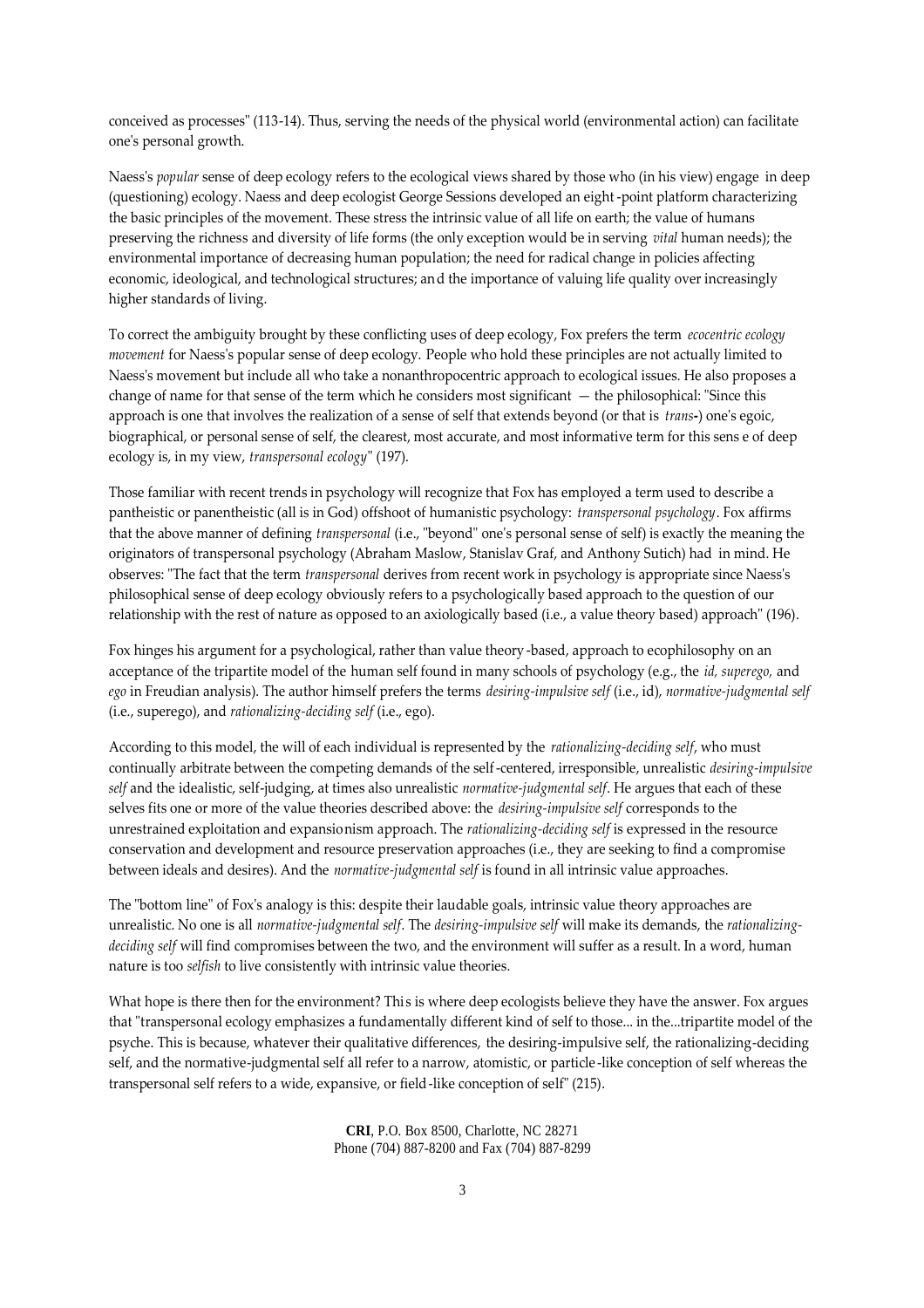Transpersonal ecology, suggests Fox, transcends this basic human dilemma caused by selfish desires competing with the demands of conscience. Moral demands, he tells us,

are directed to and thereby reinforce the primary reality of the narrow, a tomistic, or particle-like sense of self. In contrast...the transpersonal ecology conception of self is a wide, expansive, or field -like conception from the outset. This has the highly interesting, even startling, consequence that ethics (conceived as bein g concerned with moral "oughts") is rendered superfluous! The reason for this is that if one has a wide, expansive, or field-like sense of self then...one will naturally (i.e., spontaneously) protect the natural (spontaneous) unfolding of this expansive self (the ecosphere, the cosmos) in all its aspects. (217)

He then quotes Naess: "Just as we need no morals to make us breathe...[so] if your 'self' in the wide sense embraces another being, you need no moral exhortation to show care...." (*Ibid***.**). Elsewhere Naess comments: "Maturity in humans can be measured along a scale from selfishness to Selfishness, that is, broadening and deepening the self, rather than measures of dutiful altruism" (220-21).

Fox describes three ways of achieving this sense of identification: *personal* (brought about through involvement with the entities with which one identifies); *ontological* (brought about through mystical realization of the *fact* of existence); and *cosmological* (brought about through a deep-seated realization that all entities are aspects of a single, unfolding reality).

A book could be written in reply to the issues Fox raises for evangelical Christians. Here, I can only address a few key points.

We must ask where Christians belong in the anthropocentric/ecocentric and instrumental value/intrinsic value debates. Although many Christians have thought of nature merely in instrumental terms, Scripture actually provides a firm basis for its intrinsic value. In Genesis 1 we find that when God completed various aspects of His creative work He "saw that [they were] good," *even before man was there to enjoy them* (vv. 10, 12, 18, 21, 25). Since He pronounced all of His creation "very good" (v. 31), all of nature has intrinsic value. We must avoid an either -or mentality, for there is *both* instrumental *and* intrinsic value in all of nature. God had man in mind when He created the world (Gen. 2), but ultimately He created it for Himself (Col. 1:16).

Biblically the answer lies neither with an anthropocentric nor an ecocentric appro ach. What is needed is a *theocentric* view that allows for value in all things created by God *because* they were created by God, yet also allows for special value in man because he is created in the image of God, who is the Ultimate Value ( *see*, e.g., Matt. 10:29, 31, where the sparrow has intrinsic value, but man has greater value).

In dismissing the claim that man is created in the image of God as a mere anthropocentric projection on the universe, deep ecologists are making a critical mistake: they are failing to seriously investigate the possibility that this doctrine is rather the result of divine revelation. For had they carefully considered the evidence for biblical claims, they would have to acknowledge that such a position is at least tenable.

The deep ecologists' critique of anthropocentrism must be evaluated carefully. There are aspects of it that a Christian can applaud. Certainly, the humanistic *over*valuing of man that says we are "the source of all value, the measure of all things" (11) is the antithesis of the biblical view. On the other hand, the biblical world view protects against a dangerous *under*valuing of man. For it is only "arrogance" to say humans are "central to the cosmic drama" and "the crown of creation" if in fact we are not so.

Fox equates the belief that humans are morally superior to other animals with "the relentless exploitation of the nonhuman world by humans" (22). But this does not follow *if* man's "dominion" over the world is to be one of benign stewardship, not relentless exploitation (on this, *see* my book, *A Crash Course on the New Age Movement* [Baker Book House, 1989], 85-86).